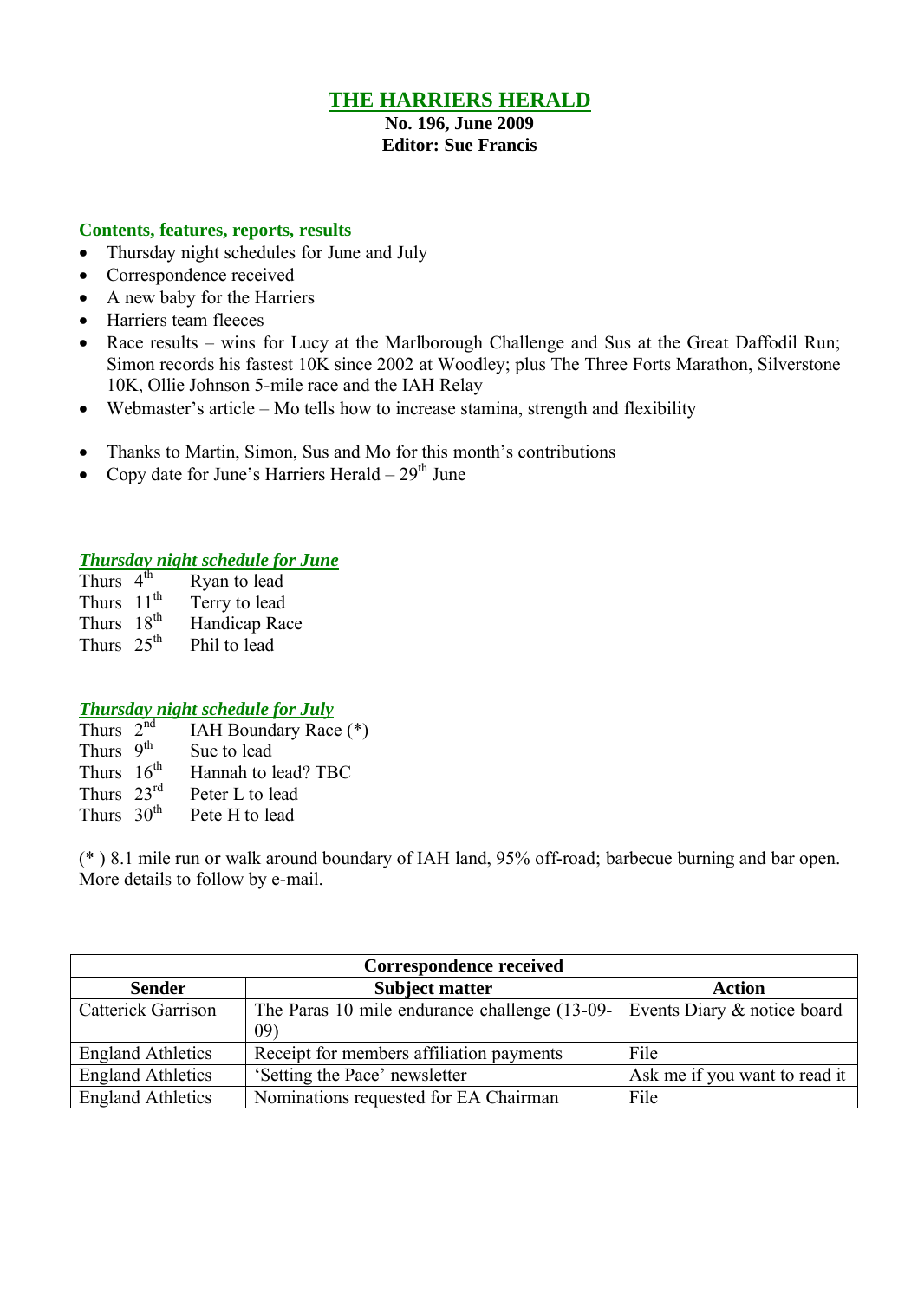## *A new Harrier baby*

Many congratulations to Harrier Kev and his wife, Emma, on the safe arrival of baby Finley Wilkinson at the end of April.

## *New team fleeces*

Thanks to Sus, we now have some nice team fleeces – they are dark gray, with 'Compton Harriers' embroidered in green across the back. They are warm, comfortable and look very smart. They are available in a range of sizes and cost É20.05 each. Contact Sus if you would like one.

# *Race results*

## *Three Forts Half Marathon, 3 rd May* **Sus**

Not my favourite, simply because it is not very well organized (perhaps Dick should teach them). Two toilets for the ladies  $\frac{1}{2}$  k away, a drink station with 2 litre bottles and, in the last minute, a change of the prize giving, but hay ho the massage was nice, the people were very friendly and at the end of the day you have had the pleasure to run 13 miles in the countryside. 237 finished the race.

| 1 <sup>st</sup> man Leighton Aspell | 1:22:39 |
|-------------------------------------|---------|
| 1 <sup>st</sup> lady Jo Clarke      | 1:40:36 |
| 2 <sup>nd</sup> lady Sus            | 1:42:48 |

#### *Silverstone 10K, 6 th May* **Sus**

Organized by Silson Joggers every year on a Tuesday evening, it is 2 laps of the grand prix track, very well organized. Just turn up; you are pretty sure to get in as they can take up to 5000 runners, pay for your race number and the use of a chip and off you go. No hanging about afterward to get a memento because there is not one. Ryan who just said that he felt very slow did very well finishing in 38:20 despite the windy conditions – so he was a happy lad. 805 runners finished the race.

|  |  | $1 \quad 1 \quad 1 \quad 698$ Ashley Sabin |  | $MS = 32:22$ Notts AC      |
|--|--|--------------------------------------------|--|----------------------------|
|  |  | 61 57 41 731 Ryan Morris                   |  | MS 38:20 Compton Harriers  |
|  |  | 174 16 6 634 Susanne Enhard                |  | F40 42:33 Compton Harriers |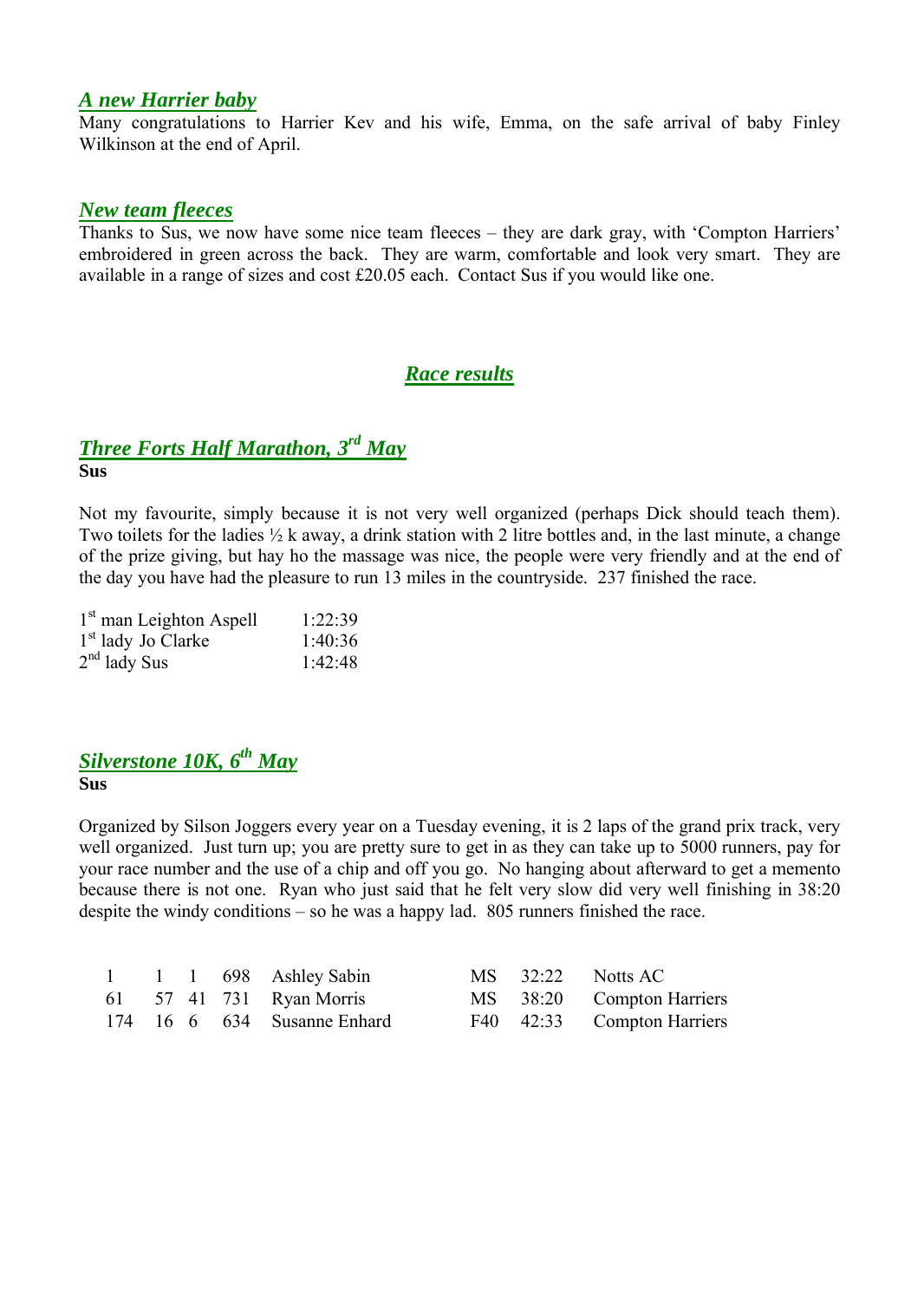# *The Marlborough Downland Challenge, 16th May* **Martin**

The Marlborough running club always organise an excellent event and the Marlborough Downland Challenge is no exception. There are 3 options on the day a) 20 mile run, b) a 33 mile run or c) a 20 mile stroll. All of which follow a scenic one lap route across the Wiltshire Downs, along the Wansdyke and through Avebury Stone Circle.

Meena, Lucy, Dick, Ryan, myself, Peter L and Peter L's mate Andy Pincock all toed the line for the 20 mile round. In actually fact it is only 19.1 miles but who's quibbling?

We were treated to a blustery but otherwise dryish day, which was a stroke of good fortune considering the awful weather we had during the previous week. Nevertheless, the going under foot was decidedly muddy during most of the first 4 miles or so until we got onto the ridge forming part of the Tan Hill Way. This is where the scenic stuff begins and you are treated to some petty fine views all the way to the finish.

As a general rule I am never very inspired by race mementos but the MDC is an exception. Each finisher gets a very nice hand crafted mug from White Horse Pottery and an embossed plate if you run fast enough to get a place on the podium. To wit, Lucy bagged first lady and Meena was awarded 3<sup>rd</sup> LV45 on the day. Unfortunately, it transpired some days later that Meena was awarded  $3<sup>rd</sup>$  LV45 in error. However, she was cheered loudly when being presented with her plate and more importantly gets to keep the crockery.

At some later date, Peter L and Andy P may wish to elaborate on their daring venture into experimental race nutrition. For now, I can't be persuaded to give up my jelly babies in favour of that dynamic duo, figs and dates.

Results

| Robbie Atkin 2:13:47 (first home)                             |
|---------------------------------------------------------------|
| $2:20:44$ (by a shirt thickness)                              |
| 2:20:44                                                       |
| 2:36:33                                                       |
| $2:38:47$ (first lady)                                        |
| 2:51:08                                                       |
| 2:54:12                                                       |
| $2:58:00$ (first LV50 - the official time given is incorrect) |
|                                                               |

144 athletes completed the 20 mile event

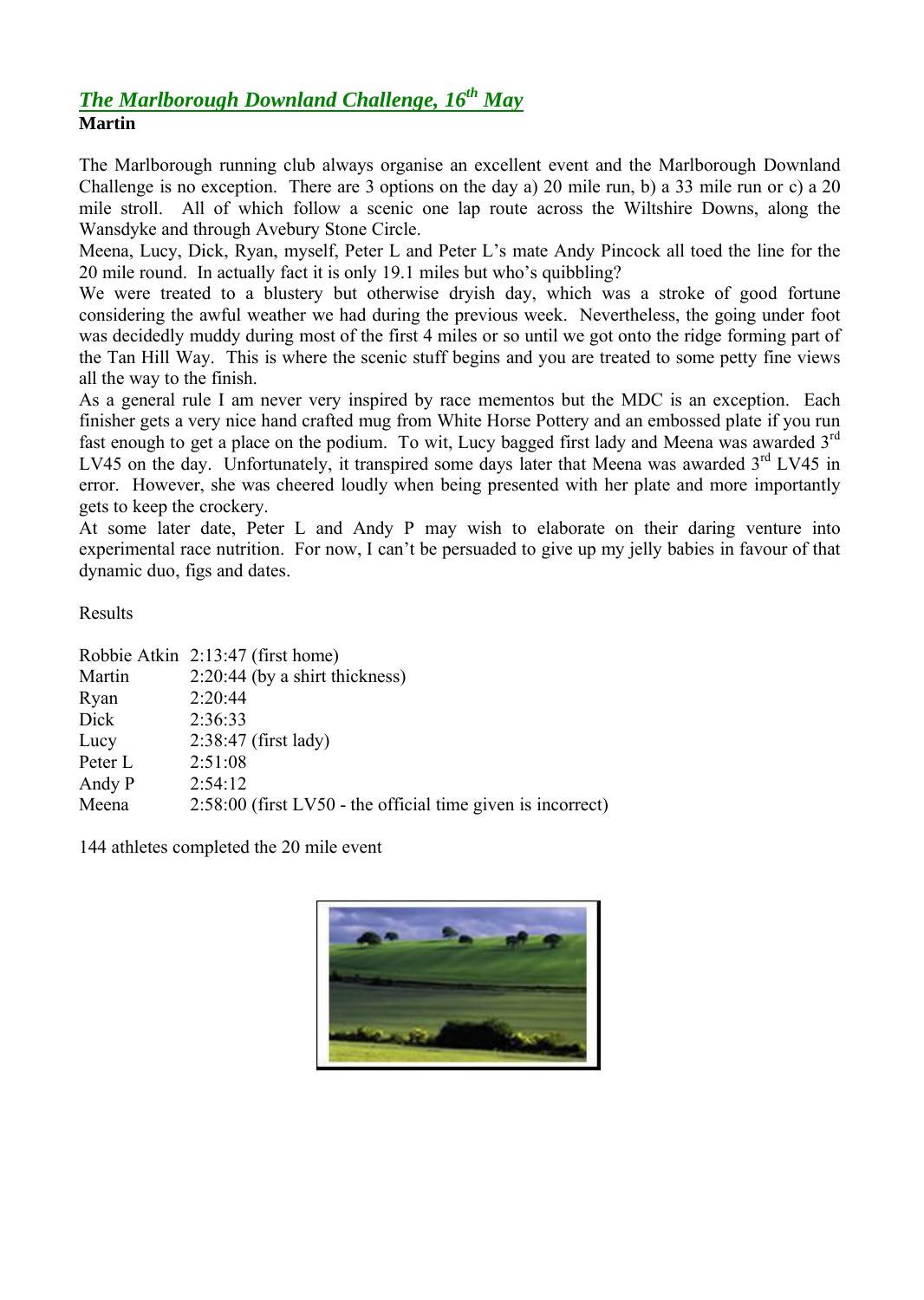## *Woodley 10K, 17th May* **Simon**

Flying the flag for the Harriers, I rocked up at this event for the  $19<sup>th</sup>$  consecutive year on Sunday  $17<sup>th</sup>$ May. Despite some very heavy rain when I got to the car park, the weather miraculously cleared up half an hour before the off and the race itself was blessed with lots of sunshine and an occasionally brisk breeze.

For those of you who haven't run at Woodley before (why not?), the course is pretty much flat with nothing you could call a hill. This year's event attracted a pre-entry in excess of 700 and a further 150-odd signed up on the day, making it one of the best turnouts in years, if not ever. Unfortunately this did make the first half mile a bit crowded but it stopped me going off too fast, and once we got past the first kilometre mark I settled into a pretty regular 4:40-ish per km pace and kept it going all the way, crossing the finish line in 42:10 and recording my fastest 10k since 2002.

After a post-race coffee, a burger from the barbeque and a chat with Carol and Ted Wingrove – who have been involved in the organisation of the Woodley event longer than I've been running it  $-1$ trolled back to Aylesbury in Henry just as the heavens opened again.

The race was won this year by Andrew Robbins from Serpentine Running Club in a time of 35:08, with Eleanor Bedwell taking the honours for the ladies with a time of 41:50. The last finisher in recorded a time of 1:23:20. The results – available online the morning after the race – showed me as  $171<sup>st</sup>$  out of 658 finishers.

Perusing the results, as I do, I did notice that Mel Gibson finished in a time of 51:13. Nice of him to turn up what with being so busy being a film star and all that. And someone with the surname Regent finished two seconds ahead of someone called Park. Regent Park! Honest – you couldn't make it up…

All in all this really is an excellent event and if you've not done it before I strongly recommend that you give it a go next year.

## *Great Daffodil Run*

**Sus**

This is one not to miss – very well organized. It is 15 miles on country roads in and around Kelmarsh Hall, Northampton, but the difference is that the roads are closed – completely closed, so you got the choice to run either on the left or right hand side – well even in the middle if you fancy, you do not have to repeat Dick's reasonable words of keeping to one side! Secondly you are treated to bottled water and gel/jelly babies several times through out the route. If you are lucky enough to be in the front a 4-wheeled police bike will follow you for the last few miles making you feel very important!

You also have the option of a 10k, but both Ryan and I went for the 15 miles. The 10k start time is half hour before the 15 miles and follows the same route and, when you eventually catch up and pass the back runners, you can hear that they are very impressed with the speed you put in and they cheer you on, and in their view it is probably very fast and it does make you perk up.

It was a rather warm day so my plan was not to go mad in the first half and keep taking on board a lot of water and then hope that the remaining female competitors would go dead in the heat so I slowly could reel them in, and my plan seemed to work – I overtook the last girl around mile 11 and from then on it was a question of keeping it till the finish and I succeeded thanks to also not too many serious competitors among the field. Ryan also did very well, just managing to keep the front runners in sight and finishing  $5<sup>th</sup>$ .

1 st man home, Neal Humphreys Corby AC 1:34:23 5<sup>th</sup> man Ryan 1:41:45 1st lady Sus 1:49:33 249 runners finished the race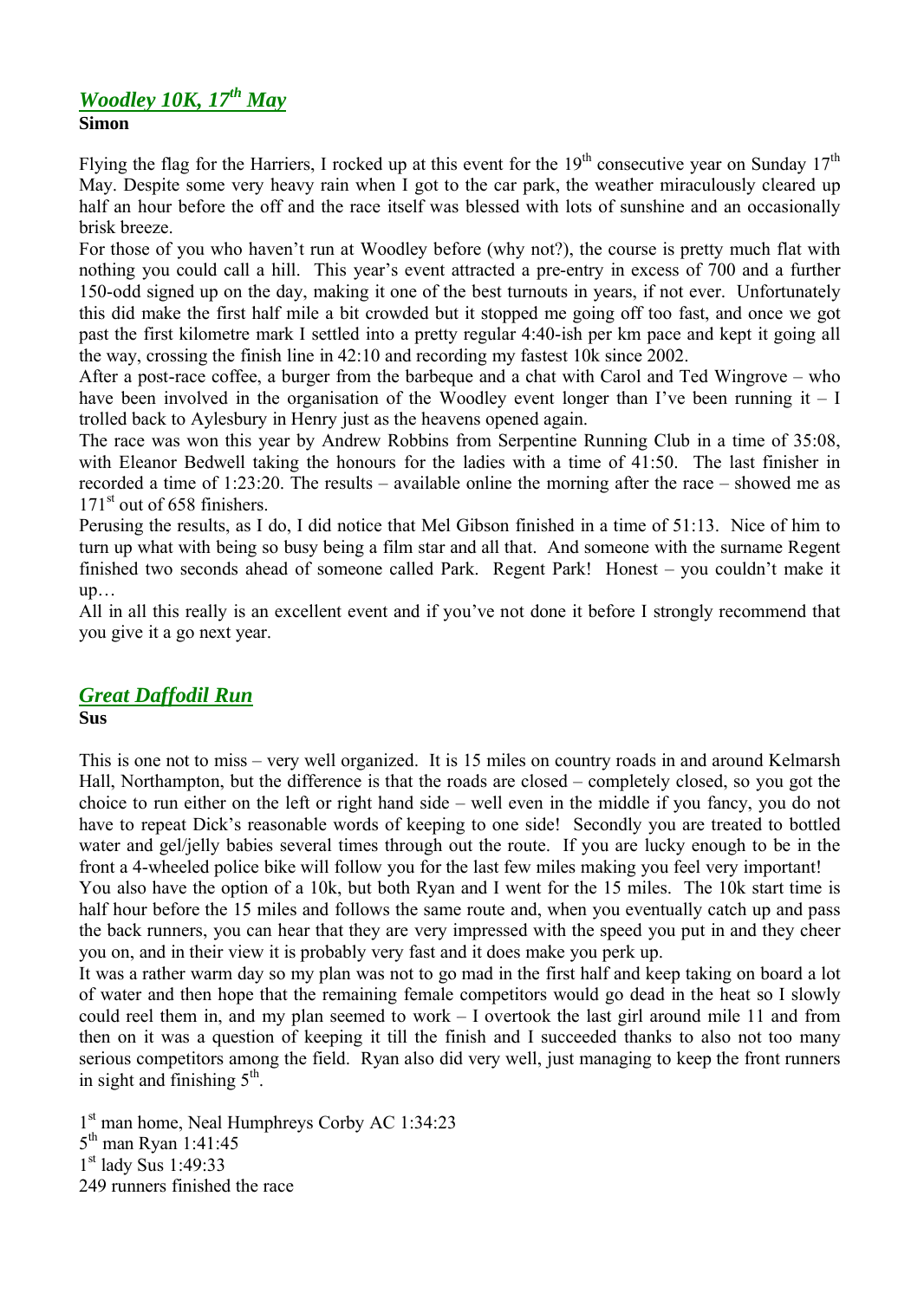# *IAH-Compton Relay, 21st May*

#### **Sue**

Many thanks to all who were involved in the relay as either competitors or helpers. After several days of dodgy weather, conditions were ideal for the race, and for spectators and competitors to enjoy a burger on the patio and a drink of the balcony. The course was in perfect nick, having been mown by Dick a few days previously. The new handicapping system worked well and, for the majority of teams, made for a much better race. The lead changed on every stage and the first four teams finished within the space of a minute. Congratulations to the winners 'The Hippos' (Pete O, Terry and their friends John and Jon), who also recorded the evening's fastest team time. Close behind were 'Two Hens and a Couple of Cocks' ahead of 'The Four Musketeers' and 'Baldrick's Cunning Plan'. The fastest lap time of the evening was recorded by Martin (9:00), with Matt second, and Dick and John Marriott equal third for the men. The top three ladies were Sue, Lucy and Susy Winter. Thanks to Mo, results (team and individual) and photos can now be found on our website at: http://www.comptonharriers.org.uk/ (home page, under "IAH RELAY 2009 - Results").

Thanks to all Harriers who helped with the event, especially to Jan for her reliable and thorough timekeeping job; Mo for designing and running the race software for efficient result calculations; Dick for mowing the course; Ryan for marshalling; and all who helped with collecting route markers and signs.

## *Ollie Johnson Memorial 5 mile race, 25th May* **Sue**

Mo and I set off for Kintbury – me to run and Mo (with a knee injury) to cycle round and support the race. I wasn't sure if any other Harriers or Reading AC runners had entered, so I had both my Harriers vest and my Reading AC vest with me so I could make the appropriate choice on arrival. As it happened, no other Harriers showed up, but three other Reading AC lady team-mates were there, so I ran in Reading colours.

The sky was dark and threatening and, as I set off for my warm-up and Mo assembled his bike, the rain started. However, it soon passed over and, as more than 200 runners gathered at the race start, conditions were nice for running. I set off behind Reading AC's Arianne Pritchard who is a very good cross-country runner but had never previously run a road race longer than 5K. We could see the leading lady, Team Kennet's Rachael Elliot, disappearing into the distance but the second placed lady, Laura Southwold (unattached), was never far ahead. Arianne and I ran together, with a couple of men, until  $3\frac{1}{2}$  miles when, to my surprise, I sensed she was struggling and I forged ahead to open up a gap of about 30 metres in the wooded section of the course. However, in the last  $\frac{1}{2}$  mile Arianne, pushed on by her male accomplice, made a determined effort and gained on me. Despite a warning from Mo that I needed to keep pushing on, I had to concede to my younger team-mate and she finished as third lady while I was fourth (31:45,  $32<sup>nd</sup>$  overall). The race was won by Tim Traynor (WHH) in 26:15, while first lady was Rachael Elliot (29:40). There were 219 finishers including many Team Kennet and Newbury athletes well-known to the Harriers: Vicky Adams, Colin Price, Bob Taylor, Dave Rees, Ian Coxhead, Wayne Lillis…….

The race was once again friendly and well-organised, with a choice of medal or T-shirt as a finisher's memento, and a selection of post-race cakes on sale for charity. My only 'complaint' was that the presentation took place 20 minutes earlier than stated on the entry form…..so I went to get changed and missed it (not that I'd won anything, but it's nice to clap those who have).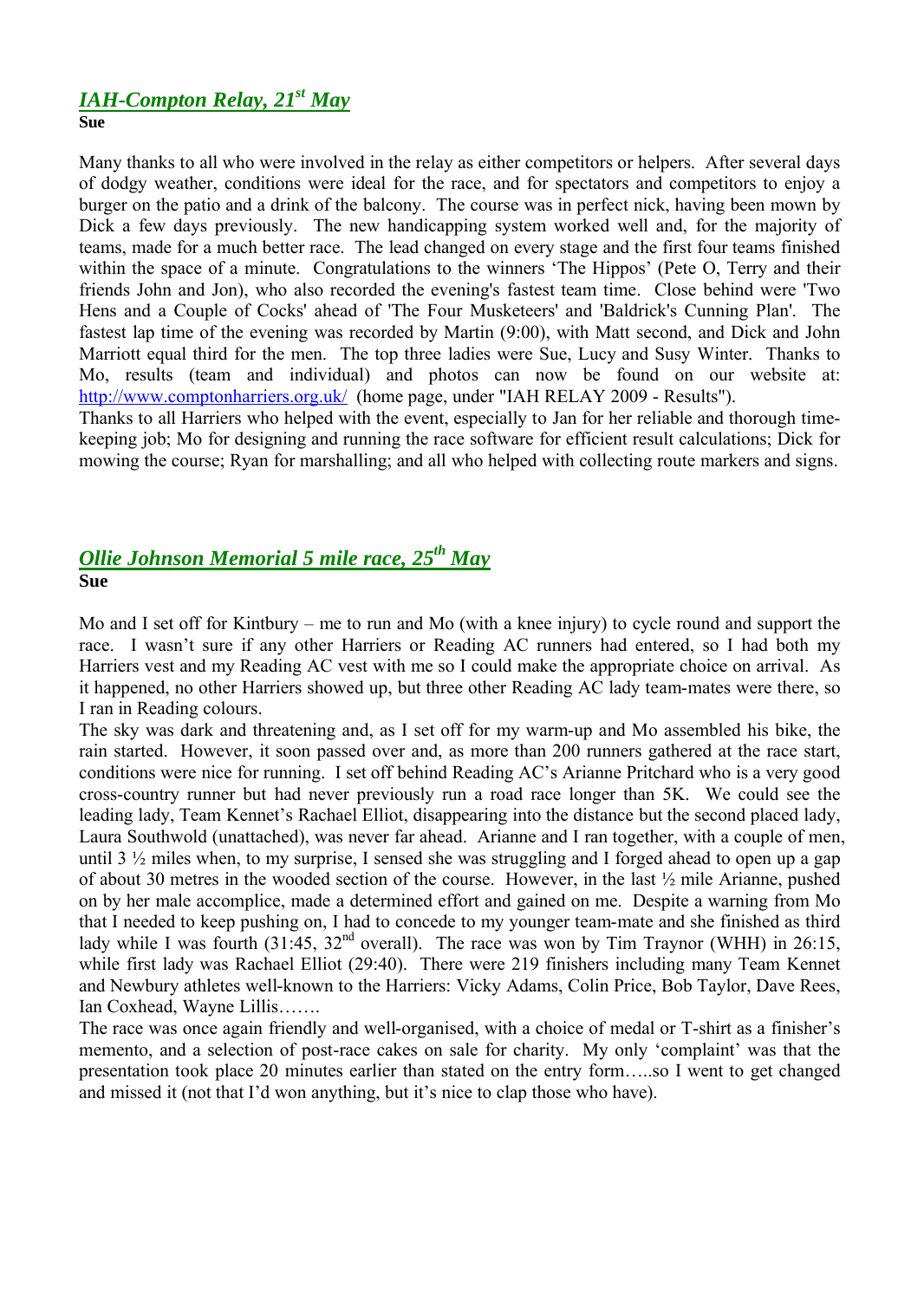#### *Website update… http://www.comptonharriers.org.uk* **Mo**

#### *This month's article is the first of a series over the next 2 or 3 months. The subject will be fitness and different types of exercises to help increase the 3 main components of fitness: Stamina, Strength and Flexibility.*

 *Stamina (Aerobic or Cardiovascular Fitness):* is the fitness of the respiratory and circulatory systems. Good aerobic fitness ensures your heart, blood vessels and lungs deliver sufficient oxygen and nutrients to your working muscles so you can keep going longer without fatigue. Aerobic exercise is therefore the key element of most physical exercise programmes and is essential for the performance of most physically demanding tasks. High levels of aerobic fitness are directly associated with improved levels of performance.

Increasing aerobic activity involves exercise over a sustained period of time, using the body's large muscle groups, in repetitive, rhythmic activities such as running, walking or swimming - "Aerobic" means "with oxygen", so aerobic exercise must be performed at a level of intensity that ensure your body brings in enough oxygen to fuel the demand. Many newcomers to exercise tend to work at an intensity which is difficult to sustain and hence fall by the wayside. If you try to exercise too vigorously, your body cannot take the required amount of oxygen in quickly enough and exercise soon becomes "anaerobic" (without oxygen).

Exercise can take place over a broad range of activities. At the lower end of the scale, walking is an activity you can continue for a prolonged period without too much effort and is therefore 100% aerobic whilst further up the scale lie more challenging activities such as a brisk run, which is harder to sustain for long periods, but is still mainly an aerobic activity, with a small amount of anaerobic effort. At the top end of the scale, a 100 metre sprint is an activity in which the effort is fully anaerobic.

The secret to improving your aerobic fitness is to start by working at a comfortable, sustainable level and then to gradually introduce more challenging activities to take you "outside your comfort zone".

A great way of increasing the intensity of aerobic workouts is interval training - mixing lower intensity aerobic exercise with sessions of harder effort. This allows you to introduce a challenge while still keeping the overall training load manageable. Mixing walking/jogging and running is a good way of trying interval training

 *Strength:* is all about exerting a force. When muscles exert a force, they pull on bones, to enable movement to occur or a position to be maintained. To increase muscle strength, therefore, a progressive "overload" with a weight or other form of resistance is needed. Provided the right level and type of overload is placed upon the muscles often enough, they will adapt by getting stronger.

While some strength training exercises target one major muscle group (isolation exercises), others call upon multiple muscle groups simultaneously. These are called "compound" exercises and are generally held to be more "functional" than isolation exercises as in our everyday activities where we tend to use our muscles in groups rather than in isolation.

The specific way in which muscles are trained determines the type of strength they develop.

There are three factors you can manipulate to influence training outcomes. Firstly. the **number of times** you do an exercise (repetitions, or "reps"). Secondly, the **number of sets** you do (a set is a predetermined number of repetitions performed consecutively) and, finally, the **amount of rest** you take in between sets.

You might use anything between 1-5 sets, depending on the specific aim and purpose of the session. If you are new to strength training, initially a single set will produce results - but you will progress more quickly if you do three or more sets.

If you are a beginner, as a starting point aim to perform 10 repetitions per set. That means lifting a weight, or performing the exercise, 10 times - using a resistance level that makes the last couple of repetitions difficult. If the last couple of reps feel easy, use a heavier weight or a harder exercise. Follow these tips to make the most of your strength training:

- **Focus on muscular endurance** by increasing your repetitions but use less weight or go for an easier exercise option.
- **Focus on strength and size** by using fewer reps but an increased level of weight or a more challenging exercise.
- **Focus on power** (the product of strength and speed) by performing the exercises more explosively, or at a faster pace, but without reducing the level of resistance significantly. (Use fewer reps than you would for muscular endurance.)